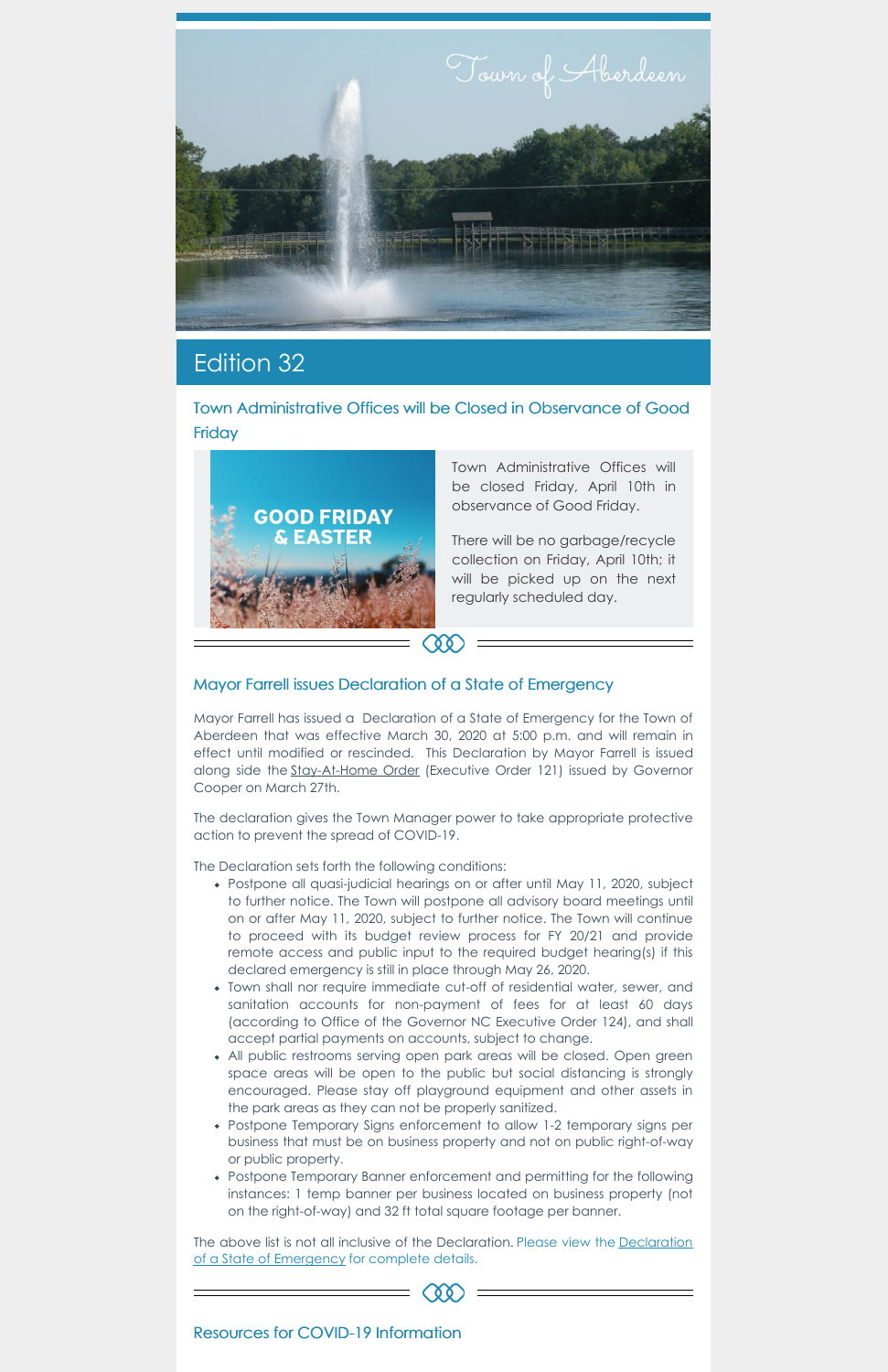The Town has created a [Resource](https://www.townofaberdeen.net/pview.aspx?id=20688&catid=25) page and Closures & [Cancellations](https://www.townofaberdeen.net/pview.aspx?id=20689&catid=25) page on our website with information on COVID-19 that is regularly updated. The Resource page also includes links to trusted resources such as the Moore County Health [Department](https://www.moorecountync.gov/health), NC Dept. of Health & Human [Services](https://www.ncdhhs.gov/), Centers for Disease Control & [Prevention,](https://www.cdc.gov/) [Governor](https://governor.nc.gov/) Roy Copper, and more.

To stay up to date on the Executive Orders or to view the Executive Orders in full detail visit the NC Dept. of Health & Human Services [\(NCDHHS\)](https://www.ncdhhs.gov/divisions/public-health/coronavirus-disease-2019-covid-19-response-north-carolina/executive-orders) site.



## Town Buildings Closed to the Public - Services Continue **Uninterrupted**

All updates on Town offices and services will be posted on the Town's [website](https://www.townofaberdeen.net/) and [Facebook](https://www.facebook.com/TownofAberdeenNC/) page (@TownofAberdeenNC). For general questions or information, please contact the Town Hall at 910-944-1115 or visit the Town's [website](https://www.townofaberdeen.net/).

The Town of Aberdeen continues to work with local, state, and federal agencies to protect the public and our employees from the impacts of COVID-19. The Town continues to monitor the spread of COVID-19 and to appropriately adjust our response and public delivery of services. It is our desire to continue to serve the public as effectively as possible and to minimize the unavoidable inconveniences in order to protect both the public and our staff from exposure. Even with the closing of town facilities to public access, staff will be working fulltime during normal business hours to assist and discuss matters with the public via telephone, email, and other outlets.

A staff [directory](https://www.townofaberdeen.net/staff.aspx?id=2084&catid=29) can be found on the Town's website with contact information for employees in each department.

Thank you for your patience and understanding during these difficult times.

#### Utility Department – Bill Paying Procedures

All water, sewer, and sanitation/yard debris collection services will continue. The utility office lobby is closed to the public until further notice; full service is still being provided at the drive-thru window. Payments of water bills can be paid with one of the following options:

- Drive-thru window (115 N. Poplar St.)
- Dropbox at the end of the drive-thru
- [Online](https://aberdeen.municipalcms.com/pview.aspx?id=3767&catID=70)
- Telephone 1-833-431-1748

There will be no immediate cut-off of water, sewer, and sanitation accounts for nonpayment of fees through June 8, 2020 and partial payments on accounts will be accepted. New accounts and change of service requests must still make all required payments before new service will be issued. If there are any questions about your water account, contact the Utility Department at 910-944-7799 or [utilitybilling@townofaberdeen.net](mailto:utilitybilling@townofaberdeen.net).

### Planning Department - Procedures for Permits & Inspections during COVID-19

Town Hall will be closed to public access until further notice. Staff is still working to provide the best customer service to its residents; however, drop-in hours and inoffice meetings have been suspended. Please use the staff [directory](https://www.townofaberdeen.net/staff.aspx?id=2084&catid=29) to contact the appropriate staff member by phone or email.

Permits will still be accepted via email, mail, or by using the Utility Department drivethru window. Inspections can still be requested via email or phone. Inspections to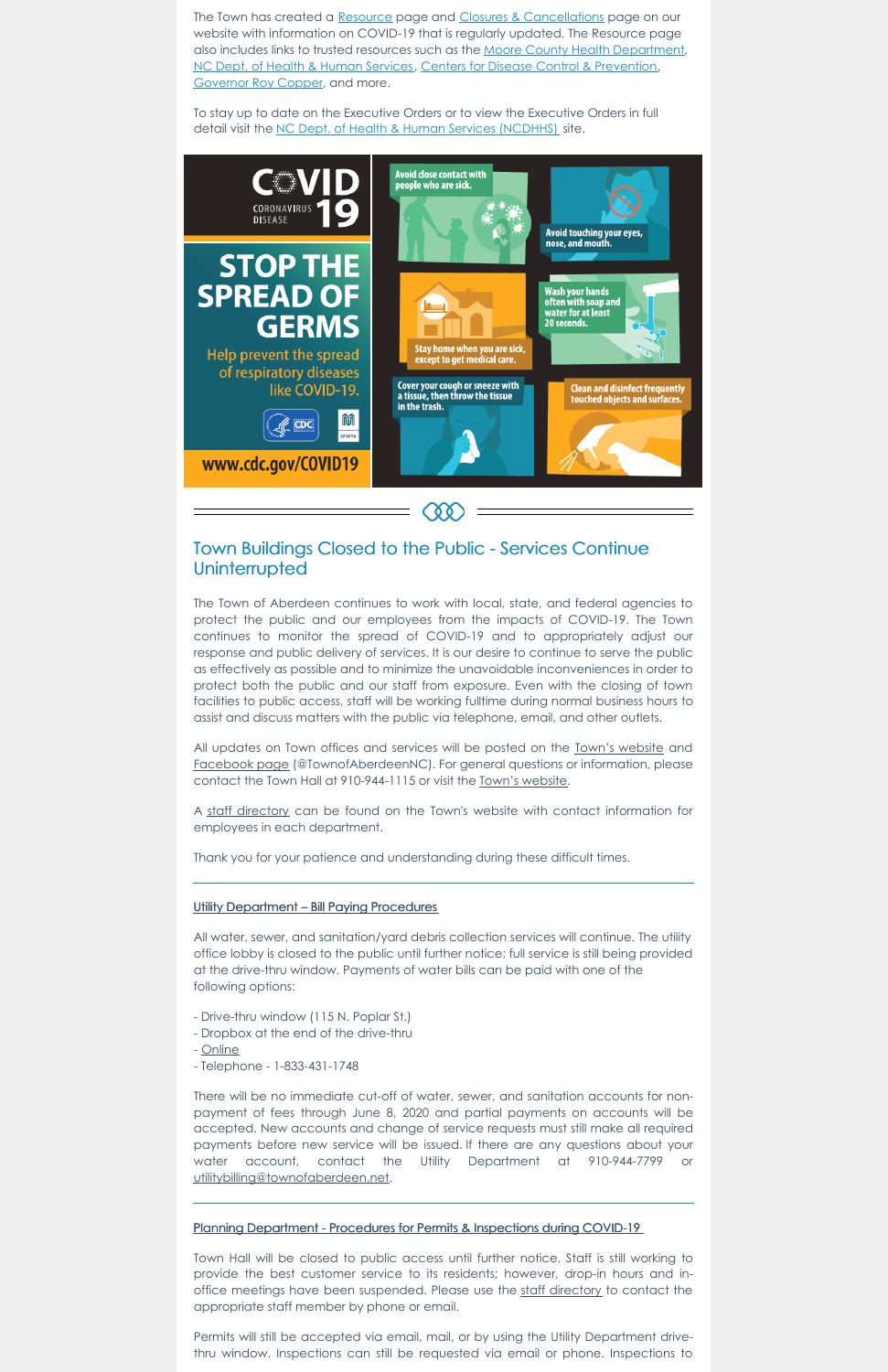building projects will continue until further notice.

For additional help, please contact the following:

- Permits & Inspections Danielle Orloff 910-944-4507 - [Aberdeen.Building@gmail.com](mailto:Aberdeen.Building@gmail.com)
- Zoning, Planning, & Land Development Kathy Blake 910-944-4514 - [Aberdeen.Planning@gmail.com](mailto:Aberdeen.Planning@gmail.com)
- Historical Preservation & Downtown Christian Haas 910-944-4506
	- [chaas@townofaberdeen.net](mailto:chaas@townofaberdeen.net)

Temporary Changes to Signs & Banners for Businesses:

- The Town has postponed Temporary Sign enforcement as set forth below:
	- 1-2 temporary signs per business.
	- Must be on business property and not the public right-of-way or public property.
	- 6 ft total square footage per sign 2 sign maximum per business/property.
	- Does not postpone any other enforcement or required permitting as prescribed in Section 5.7 of the Aberdeen Unified Development Ordinance. This enforcement [postponement](https://www.townofaberdeen.net/files/documents/UnifiedDevelopmentOrdinance135110104123019AM.pdf) specifically does not include wind-blown devices (feather signs) or banners and such signs or banners are subject to enforcement.
- The Town has postponed Temporary Banner enforcement and permitting for the following instances:
	- 1 temp banner per business.
	- Must be on business property not on the right-of-way.
	- 32 ft total square footage per banner 1 per business/property.
	- Does not postpone any other enforcement or required permitting as prescribed in Section 5.7 of the Aberdeen Unified Development Ordinance. This enforcement [postponement](https://www.townofaberdeen.net/files/documents/UnifiedDevelopmentOrdinance135110104123019AM.pdf) specifically does not include wind-blown devices (feather signs) or banners and such signs or banners are subject to enforcement.
- The Town will temporarily amend the "Aberdeen Design Review Guidelines" to enact all "types of work" to be classified as a "Minor Certificate of Appropriateness" until May 11, 2020.

Registration for future programs and athletics can be done online at [www.townofaberdeen.net.](https://www.townofaberdeen.net/default.aspx) Contact the Parks & Recreation Department at 910-944 7275 or [aprd@townofaberdeen.net](mailto:aprd@townofaberdeen.net) if you have any questions.



# What does it mean?

Social distancing measures include limiting large groups of people coming together, closing buildings and canceling events.



#### **Emergency Services**

### Parks & Recreation

The Parks & Recreation Department will be closed to public access until further notice.

- Spring Break Camp and Easter Eggstravaganza have been cancelled.
- All regular monthly programs (Stroller Fitness, Tai Chi, Chair Exercise) are cancelled through April 30.
- All facility rentals have been cancelled through April 30 and refunds will be issued.
- The start of the Youth Kickball season has been postponed and will start May 16.
- One Day Baseball Camp scheduled for May 2 has been cancelled.
- All park public restrooms will be closed until further notice.
- Green space in the parks is open and citizens are encouraged to practice social distancing if in the parks and to stay off playground equipment or other assets in the park areas.